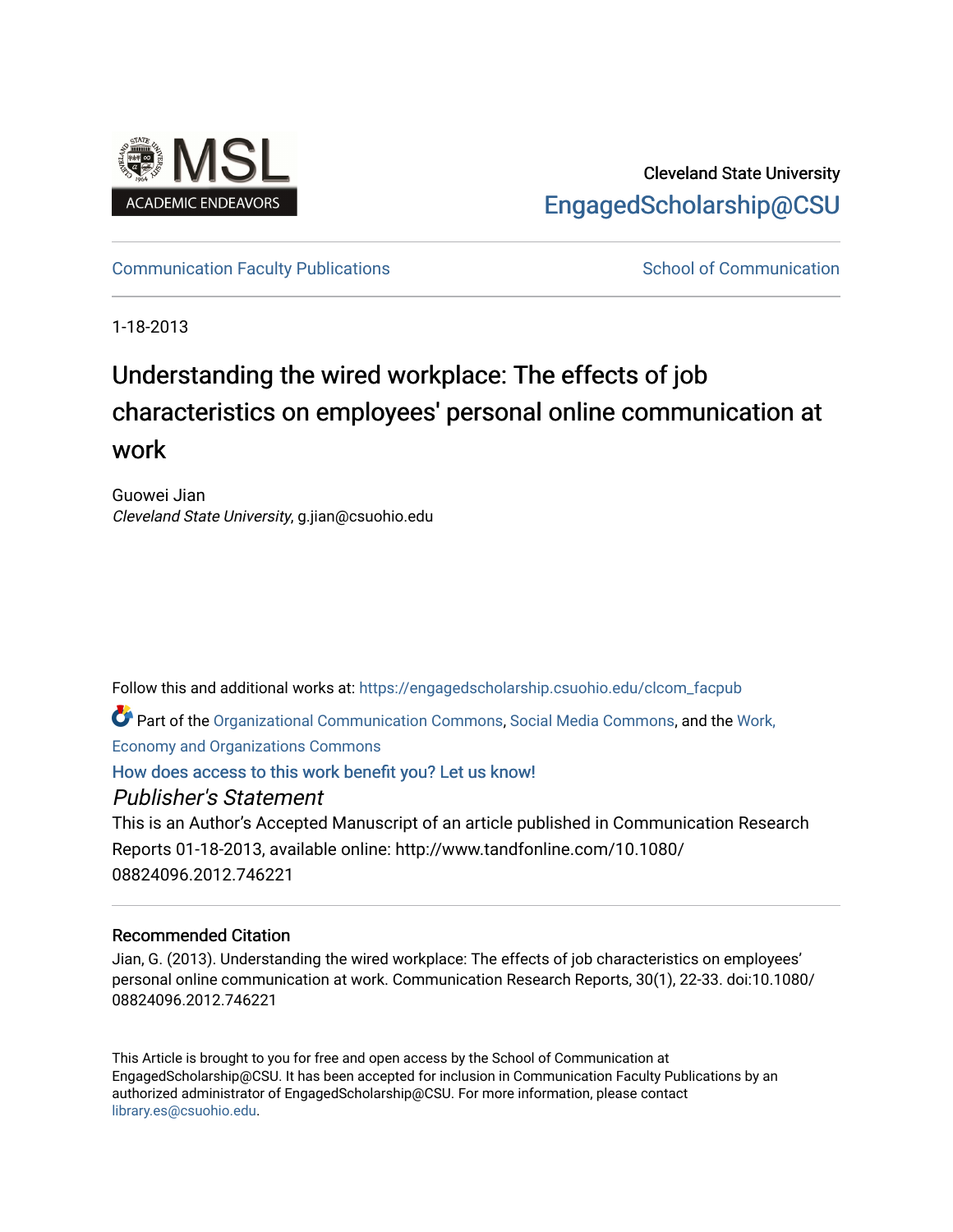# Understanding the Wired Workplace: The Effects of Job Characteristics on Employees' Personal Online Communication at Work

Guowei Jian

As organizations increasingly embrace Internet technologies in daily work activities, an unintended consequence is the growing personal Internet use by employees. This study examines the association between job characteristics and a particular form of personal Internet use at work, personal online communication (POC). The study analyzes data of the 2008 Networked Workers Survey sponsored by the Pew Internet & American Life Project. The results demonstrate that job characteristics explain a large, significant portion of the variance of POC at work. The findings suggest that for jobs with high knowledge intensity, managing POC could be approached from a work–life balance perspective. The study also suggests that changes in work structure, job variety, and autonomy could have significant implications for managing POC activities in the wired workplace.

Keywords: Cyberloafing; Job Characteristics; Personal Internet Use at Work; Personal Online Communication at Work; Work Design

According to the 2008 Networked Workers Survey sponsored by the Pew Internet & American Life Project, 62% of employed adults in the United States use the Internet or e-mail at work. D'Urso and Pierce (2009) found that e-mail and the Internet were two most commonly used communication technologies at work. As the phenomenon continues to grow, non-work-related personal Internet use in the workplace attracts

Guowei Jian (PhD, University of Colorado at Boulder, 2003) is an Associate Professor in the School of Communication at Cleveland State University. Correspondence: Guowei Jian, School of Communication, Cleveland State University, 2121 Euclid Ave. MU247, Cleveland, OH 44115; E-mail: g.jian@csuohio.edu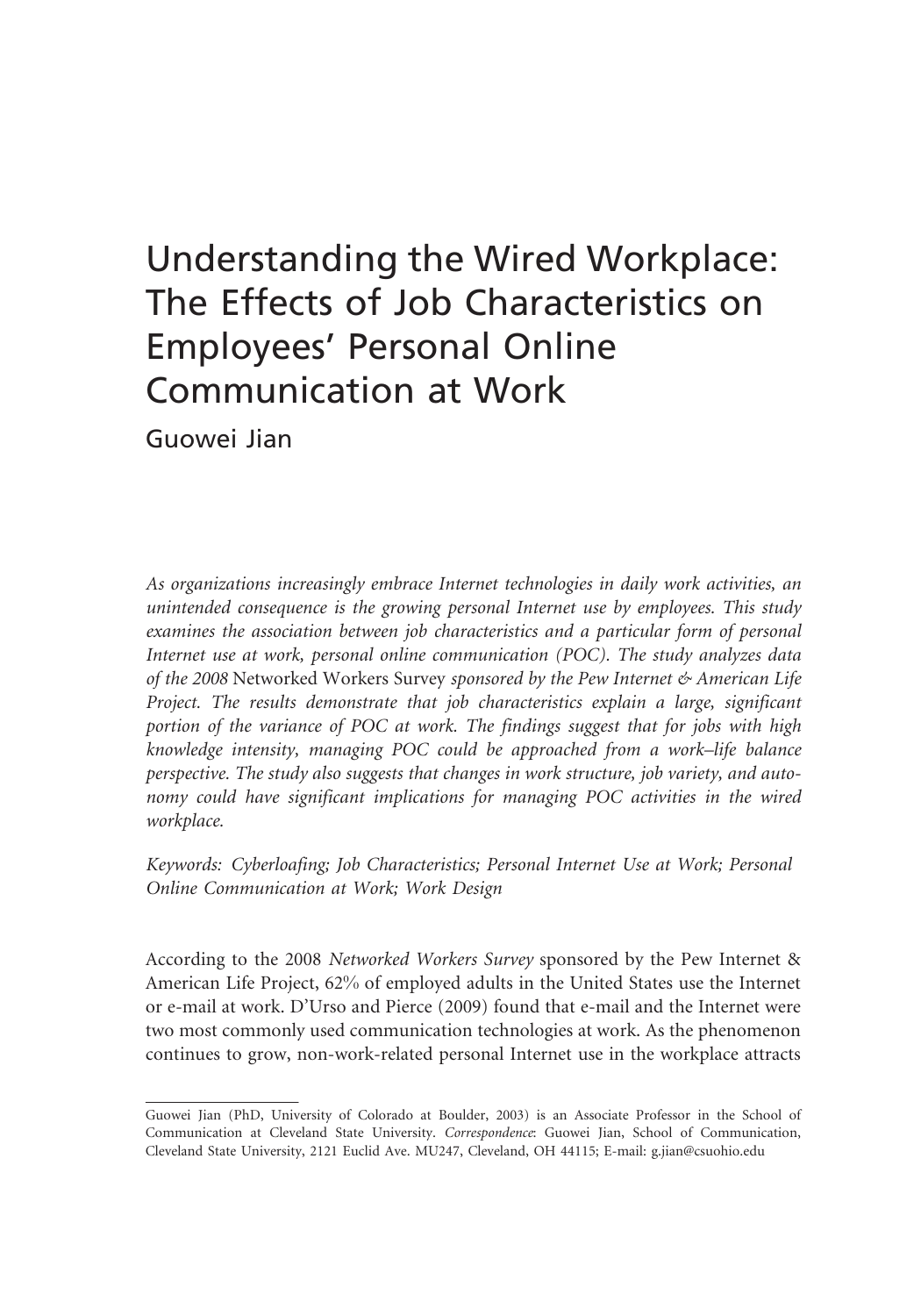increased attention from both employers and scholars (Anandarajan, Paravastu, & Simmers, 2006; Garrett & Danziger, 2008; Mahatanankoon, Anandarajan, & Igbaria, 2004). According to Mahatanankoon et al. (2004), personal Internet use refers to any voluntary use of Internet in the workplace for non-work-related purposes, including, but not limited to, such activities as online shopping for personal items, checking personal e-mails, conducting personal financial investment, and so on. With a few exceptions (e.g., Anandarajan & Simmers, 2005; Oravec, 2002), personal Internet use is often treated as technology misuse and undesirable or abusive workplace behavior in both popular business literature and scholarly work. The negative connotation is easily seen in the use of such terms as cyberloafing (e.g., Lim, 2002; Lim & Teo, 2006), cyberslacking (e.g., Garrett & Danziger, 2008), and Internet deviance (e.g., Lara, 2006) when referring to personal Internet use at work. As a result, much research on such behavior has been devoted to understanding its antecedents, such as organizational justice (Lara, 2006, 2007; Lim, 2002; Lim & Teo, 2006), organizational sanctions (Henle & Blanchard, 2008; Lara et al., 2006), and stress and boredom (Henle & Blanchard, 2008). Stemming from the literature of organizational surveillance (Sewall & Barker, 2006), another line of research has explored the theoretical mechanism of workplace electronic surveillance and its panoptic effects (Botan, 1996; D'Urso, 2006), and privacy expectations and management by organizational members (Allen, Walker, Coopman, & Hart, 2007; Snyder & Cistulli, 2011).

By contrast to the existing literature, the present study argues that personal Internet use may not be intrinsically negative. Instead, joining Anandarajan and Simmers (2005), we argue that the behavior may partly result from the incompatibility between conventional values and practices regarding work design and the reality of an increasingly wired workplace. To further our understanding in this regard, the present study intends to explore the effects of job characteristics on one particular type of personal Internet use, personal online communication (POC) at work, which refers to communication directed to members in their non-work-related interpersonal relationships, mostly friends and family members, through e-mail, text messaging, instant messaging, and social media sites.

#### Job Characteristics and POC

Studies of job characteristics have evolved over the years in the past few decades along with the continuing transformation of the workplace (Fried & Ferris, 1987; Morgeson & Humphrey, 2006; Parker, Wall, & Cordery, 2001). Two recent developments that have gained growing scholarly attention are the rise of knowledge work and teambased work. Since the late 20th century, scholars have noticed the rise of knowledge-intensive work and knowledge as a key ingredient of work (Alvesson, 1995, 2001, 2004; Blacker, 1995; Nonaka, 1994). Although defining work knowledge has been a contentious issue (Alvesson 2001; Blacker 1995), the conceptual model offered by Frenkel, Korczynski, Donoghue, and Shire (1995) proves useful to delineate knowledge intensity as a job characteristic. Their model comprises three dimensions: knowledge, skill, and creativity. The Frenkel et al. (1995) model suggests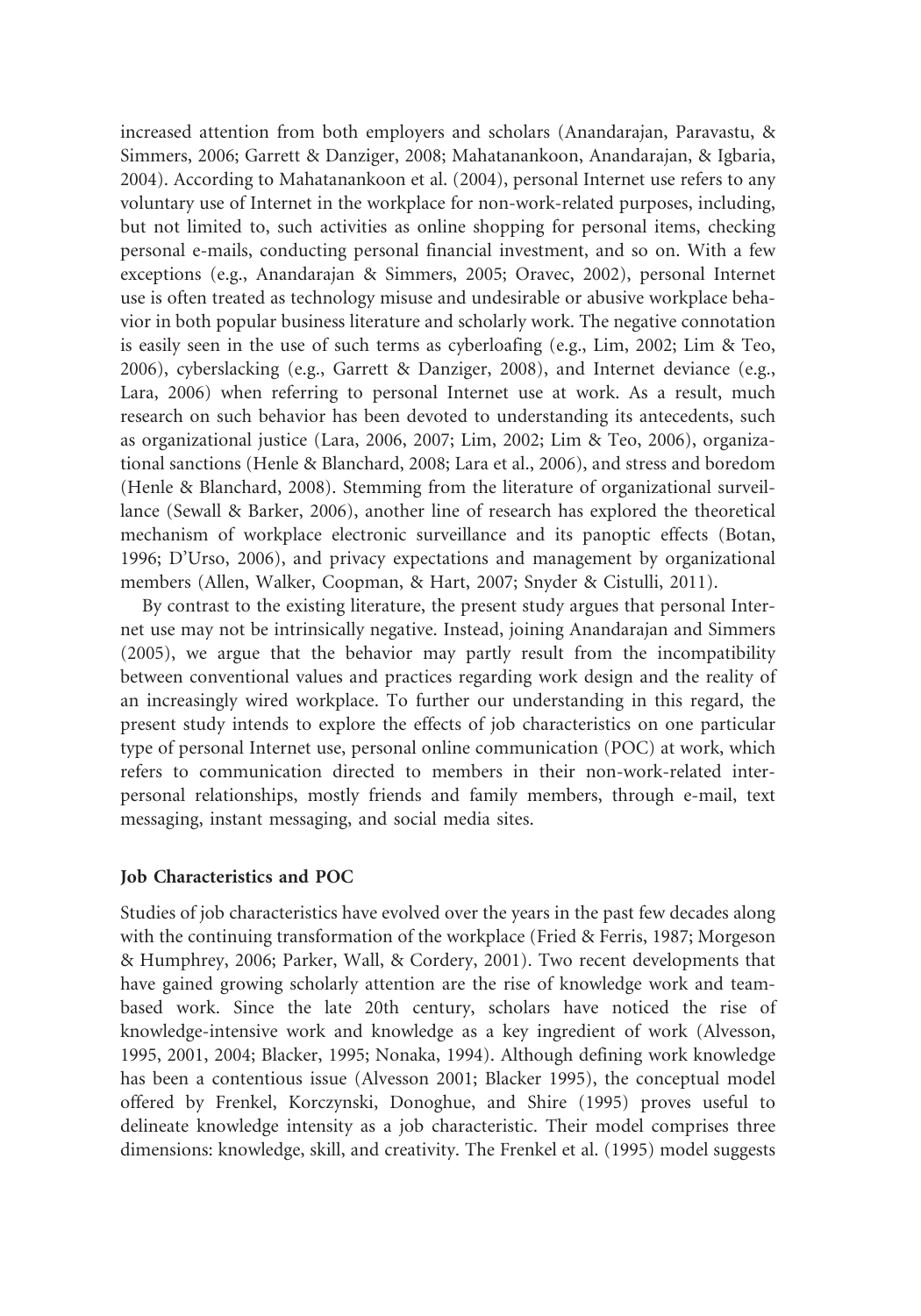that work of low knowledge intensity tends to be routine, depends on contextual knowledge, and requires minimum amount of reasoning skills, whereas work of high knowledge intensity is more likely to involve abstract knowledge, creative problem solving, and complex reasoning. Empirical research on knowledge-intensive work has shown that work–life boundaries tend to be blurred for employees doing knowledge-intensive work (Scholarios & Marks, 2004) in contrast to those with routine work. For example, research by Huang and Lin (2009) found that knowledge-intensive workers tend not to consciously differentiate work-related e-mails from personal ones and most participants handled personal e-mails during work time. Woolley (2009) argued that the emphasis on work outcome rather than process is more effective in performance evaluation of knowledge-intensive work than that of routine tasks. The emphasis on outcome instead of process allows knowledge-intensive workers to have more control over the work process. Given the blurred work–life boundary and outcome-focused nature, knowledge-intensive work potentially provides employees with more opportunities to engage in nonwork activities during work time, including POC. Hence, it is reasonable to hypothesize:

#### H1: Employees with higher knowledge-intensive jobs are more likely to engage in POC at work than those with less knowledge-intensive jobs.

In addition to knowledge intensity, adoption of team-based work structure is another growing trend in work design (LaFasto & Larson, 2001; Parker, Wall, & Cordery, 2001). Recent research has documented productivity gains through teamwork in comparison to tasks executed individually (DeVaro, 2008; Maxwell, 2008; Procter & Burridge, 2008; Roma´n, 2009). Several reasons have been attributed to these positive effects of teamwork. For example, research by Mas and Moretti (2009) identified positive productivity spillover effects among team members who frequently interact with each other. Research on organizational surveillance and concertive control suggests that peer scrutiny in teams functions as team self-surveillance among members and could be more powerful in effect than the superior-to-subordinate surveillance (Barker, 1993, 1999; Sewell & Barker, 2006). Team concertive control results in reduced free riding and idle time. However, research on teams working in call centers points in the opposite direction (Townsend, 2005; van de Broek, Barnes, & Townsend, 2008). For instance, van de Broek et al. (2008) found that workers in their case study teamed up to resist managerial control and undermine managerial objectives. Their findings challenge those that support a productive view of teamwork. Team members could collectively adopt resistance behavior, such as deliberately performing POC or other non-work-related Internet activities, to undercut managerial control. Because of these conflicting findings on the effects of team structure vis-a`-vis individual-based work design, a research question is proposed:

#### RQ1: Is work structure (individual- versus team-based) associated with one's level of POC at work?

In theories of work design, job variety refers to the extent to which a wide range of jobs an employee is assigned to perform (Morgeson & Humphrey, 2006). Job variety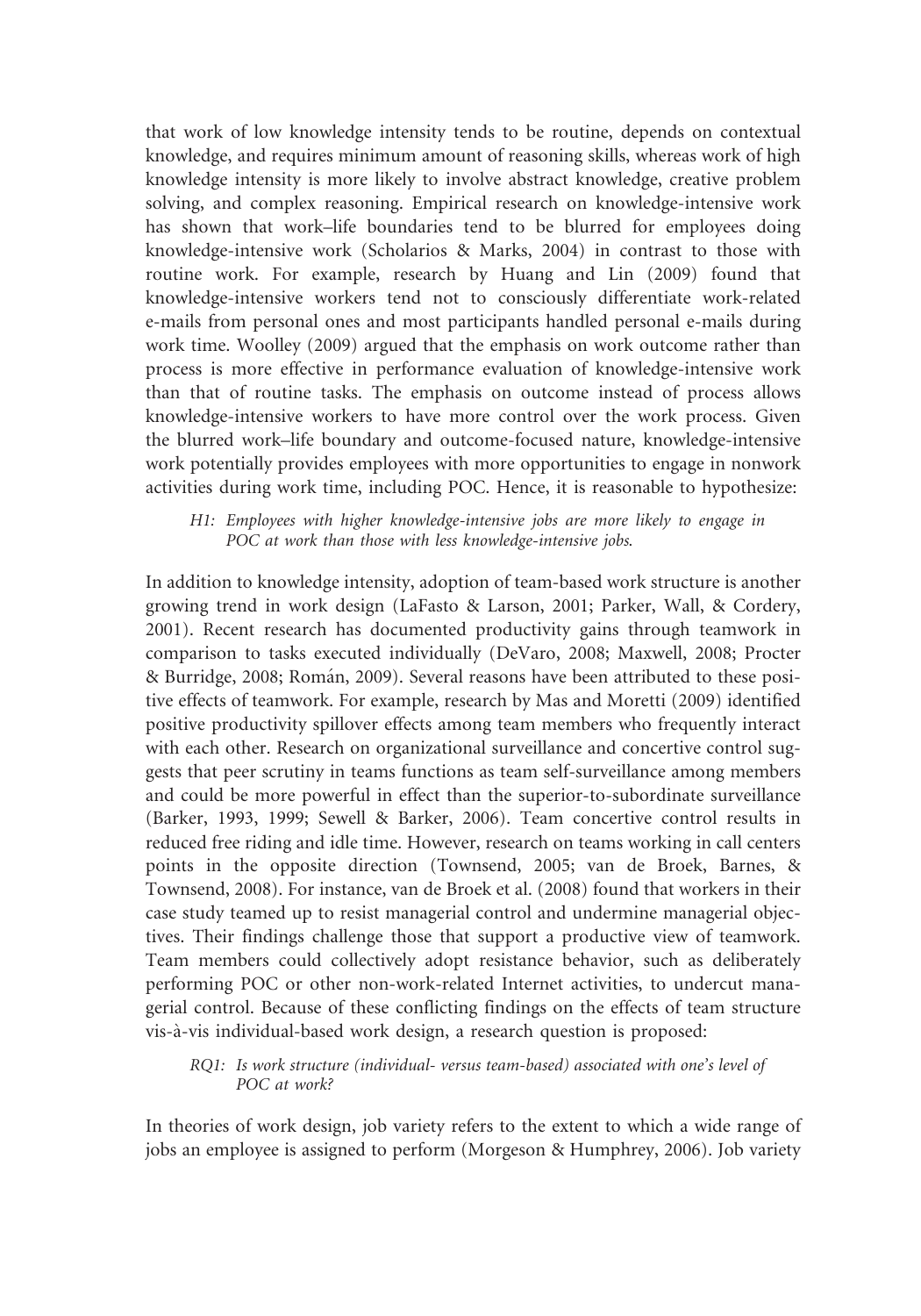has been positively associated with productivity (DeVaro & Brookshire, 2007). The main rationale is that higher job variety tends to engage workers more effectively. On the other end of the continuum, monotonous jobs tend to generate boredom. Previous research has linked boredom to media consumption. Drawing upon social cognitive theory (Bandura, 1991), it is found that dysphoric psychological states, such as boredom, trigger attempts in behavior to achieve more desirable psychological outcomes (LaRose, Lin, & Eastin, 2003). Eastin, Glynn, and Griffiths (2006) show that boredom is positively related to Internet misuse at work. It is reasonable to argue that POC at work could be a behavior triggered by job monotony to overcome boredom. Therefore, it is hypothesized:

#### H2. Employees with less job variety are more likely to engage in POC at work.

Like job variety, job autonomy assumes an important position in work design models (Hackman & Oldham, 1975, 1980; Morgeson & Humphrey, 2006). It refers to an employee's level of control in accomplishing his or her own job on a daily basis (Peterson, 1992). Research has shown that job autonomy significantly influences job satisfaction and job performance (DeVaro & Brookshire, 2007). Garret and Danziger (2008) found that employees with a higher level of job autonomy, however, were more likely to engage in overall personal Internet activities at work. The rationale for this finding could be that employees have more discretion in how to allot their time for activities. Therefore, it is hypothesized that:

H3: Employees with higher level of job autonomy are more likely to engage in personal online communication at work.

#### Methods

#### Data and Sample

This study is a secondary analysis based on data from the Networked Workers Survey, a national telephone survey sponsored by the Pew Internet & American Life Project. Princeton Survey Research International conducted the survey from March 27 to April 14, 2008. Using random-digit dialing methodology, a sample representative of the continental U.S. telephone households was obtained, including 2,134 adults. Several measures were taken to maximize contact with potential respondents. These include making as many as 10 attempts to establish contact with every sampled household and staggering calls over times of the day and days of the week. Respondents were asked their employment status at the beginning of the telephone interview. Those with full-time or part-time employment status proceeded with the full interview, while those remaining were asked a series of demographic questions for the purpose of weighing the data. The survey resulted in a contact rate of 82%, cooperation rate 33%, completion rate 89%, and the final response rate 24%. In the total sample, 1,000 were full-time or part-time adult workers. Among these adult workers, 54.2% were males and 45.8% females with an average age of 41.15 years, ranging from 18 to 88. Their racial distributions were 78.1% Whites, 12.3% Blacks,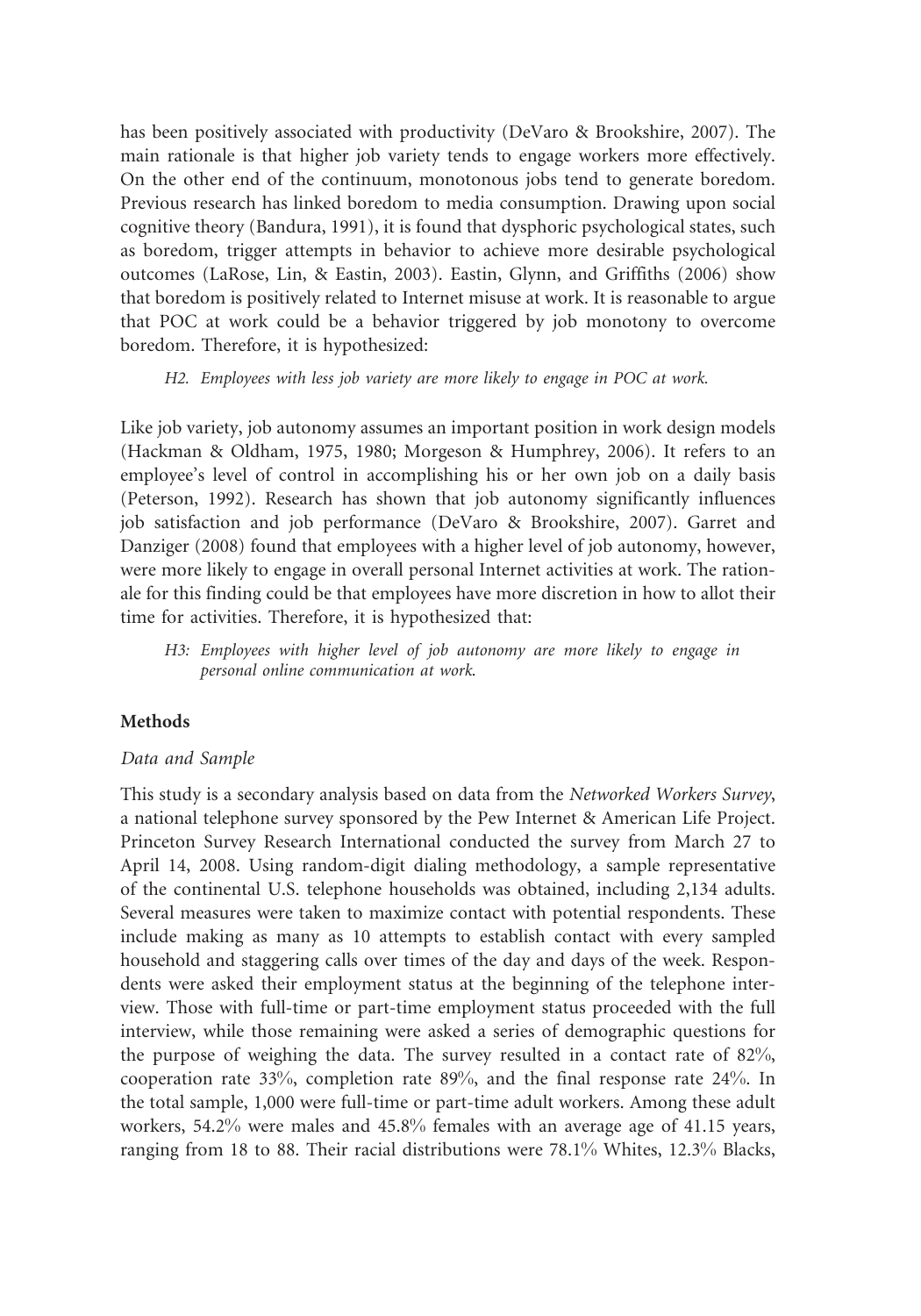and 2.9% Asians or Pacific Islanders, while 9.4% of the workers self-identified as Hispanic or of Latino origin or descent. Their educational level ranged from high school incomplete (6.9%) and high school graduate (26.5%) to some college (26.5%), college graduate (20.6%), and postgraduate after college (14.2%).

#### Instruments

Outcome Variable. A review of existing research on cyberloafing indicates e-mailing, instant messaging, and texting are common POC activities (Garrett & Danziger, 2008; Henle & Blanchard, 2008). In recent year, social networking sites have grown to be popular channels of communication. Therefore, to measure POC, four items were included. Respondents were asked, ''While you are at work, how often do you (a) check personal email, (b) send instant messages to friends or family, (c) send text messages to friends or family, and (d) communicate with friends or family using social networking sites?'' A 7-point scale was used, with 1 being constantly, 2 several times an hour, 3 several times a day, 4 about once a day, 5 every few days, 6 less often, and 7 never. To ease interpretation, the scale was reverse coded. A summated scale was constructed to measure POC with values ranging from 4 to 28 ( $M = 10.37$ ,  $SD = 5.24$ ,  $\alpha = .64$ ). Because this is an exploratory measure of POC, its reliability level is considered acceptable.

Predictor Variables. The predictor variables are the four job characteristics as discussed earlier, namely, knowledge intensity, work structure (team-based vs. individual work), job variety, and job autonomy. To measure knowledge intensity, following the Frenkel et al. (1995) conceptualization, three items were used, including knowledge (''my job requires abstract knowledge about the ideas behind my work''), creativity (''my job requires creativity''), and skill (''my job requires a high level of skill"). A Likert scale was employed, from 1 being strongly agree to 5 being strongly disagree. For interpretation purposes, the scales were reverse coded for analysis. Using these three items, a summated scale for knowledge intensity was constructed with values ranging from 3 to 15 ( $M = 11.36$ ,  $SD = 3.22$ ,  $\alpha = .75$ ).

To measure *work structure* ( $M = 2.30$ ,  $SD = 2.92$ ), the respondent was asked, "In some organizations, you may work mostly by yourself ... or you may work as a member of the same group of colleagues all the time ... , or you may be part of several work groups... on different projects or tasks. Thinking about the past month, how many work groups were you a member of, if any?'' Because our intention is to test whether the difference in work structure, that is, individual- versus teambased, regardless of the number of teams with which one is affiliated, is associated with one's POC at work, the continuous work structure measure was recoded into a binary measure in which 0 indicates working individually (31.4%) and 1 indicates working in teams  $(68.6\%)$ .

To measure job variety and job autonomy, modified items from Hackman and Oldham's (1980) Job Diagnostic Survey were used. For job variety  $(M = 2.46,$  $SD = 1.41$ ), one item was used, "my job requires that I do the same things over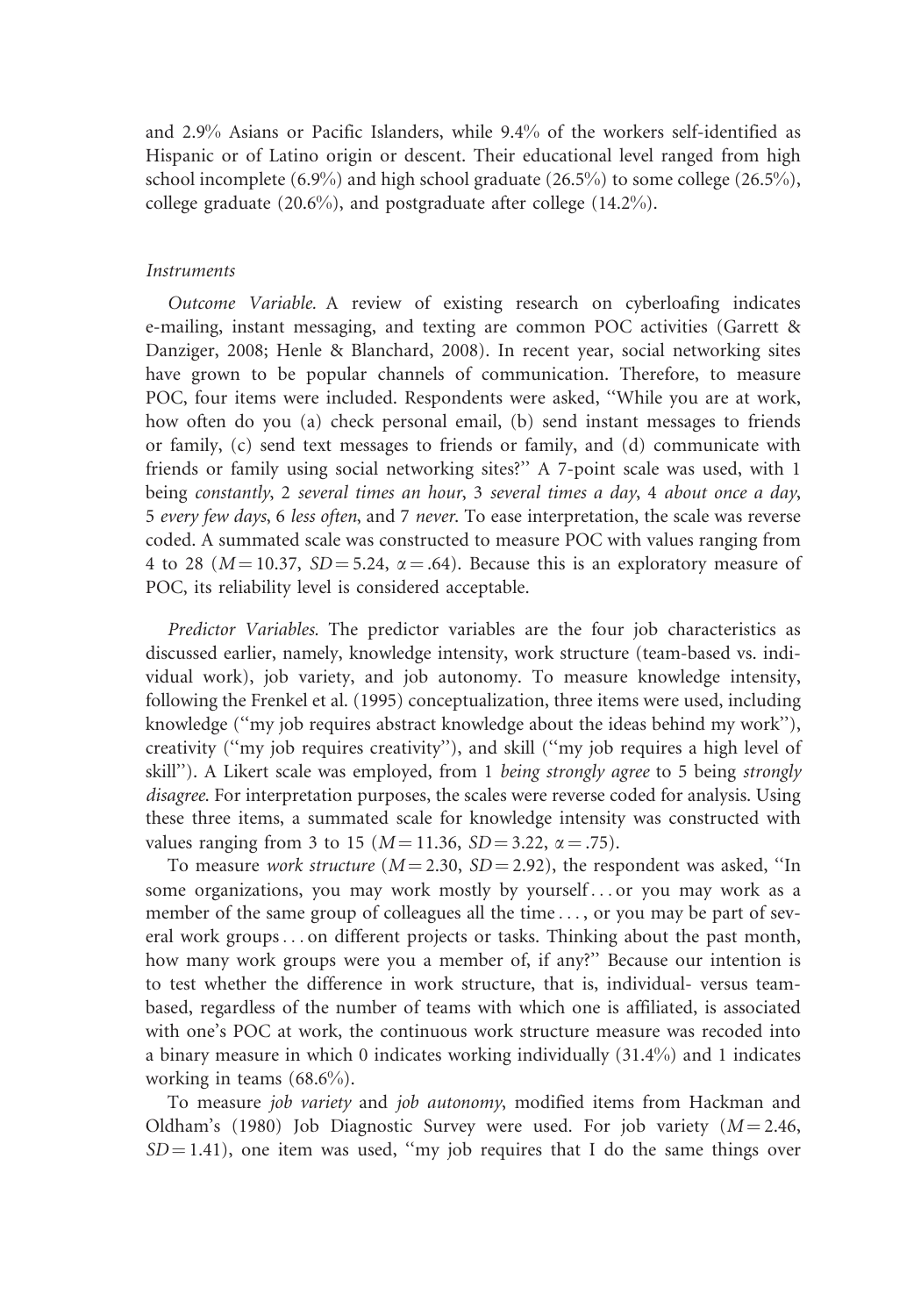and over.'' A Likert scale was used ranging from 1 being strongly agree to 5 being strongly disagree. Job autonomy  $(M = 3.71, SD = 1.33)$  was measured by one item, ''I have a lot to say about what happens in my job''. A Likert scale was used ranging from 1 being strongly agree to 5 being strongly disagree. It was reverse coded for analysis.

Control Variables. Existing literature on personal Internet usage at work suggests that variables that could have potential confounding effects on the hypothesized relationships include age, gender, job tenure, and Internet and e-mail access at work (Garrett & Danziger, 2008; Henle & Blanchard, 2008; Lara, 2007). These four variables were included in the analysis to control for their potential confounding effects.

#### Data Analysis

First, descriptive and correlational statistics were examined. Second, hierarchical regression analyses with two steps were performed to test the hypotheses and research question. The control variables were entered first, followed by the four predictor variables. A check of redundancy among predictor variables was conducted based on multicollinearity statistics. To correct biases that may result from nonresponses, the statistical analyses were weighted to match national demographic characteristics of the national population based on the U.S. Census Bureau's 2006 Annual Social and Economic Supplement  $(ASES).<sup>1</sup>$ 

#### Results

Descriptive statistics and correlation matrix were calculated and are presented in Table 1. Hierarchical regression analyses were conducted to test the hypotheses and research question with results presented in Table 2. It needs to be mentioned first that after checking multicollinearity statistics, the variance inflation factors for all the predictor variables are well below 10 (Hair, Anderson, Tatham, & Black, 1998), ranging from 1.04 to 1.56. Therefore, redundancy among predictor variables did not cause concern. However, it is notable that the beta regression coefficients for knowledge intensity, work structure, and job variety are larger than their respective zero-order correlation coefficients with POC, indicating potential suppression effects among predictor variables. Therefore, according to Cohen and Cohen (1983), the beta regression coefficients are more appropriate indicators than zero-order correlation coefficients when interpreting their predictive relationships with the outcome variable. Step 1 of the hierarchical analysis indicated that the control variables accounted for 15% of variance in POC ( $\Delta F = 21.15$ ,  $p < .001$ ). In Step 2, results demonstrated that the four job characteristics together explained an additional 25% of variance controlling for the effects of the confounding variables ( $\Delta F =$ 49.75,  $p < .001$ ). All four variables, including knowledge intensity ( $\beta = .39$ ,  $p < .001$ ), work structure ( $\beta = -.22$ ,  $p < .001$ ), job variety ( $\beta = -.18$ ,  $p < .001$ ), and job autonomy ( $\beta = .21$ , p < .001), are significant predicators of POC at work.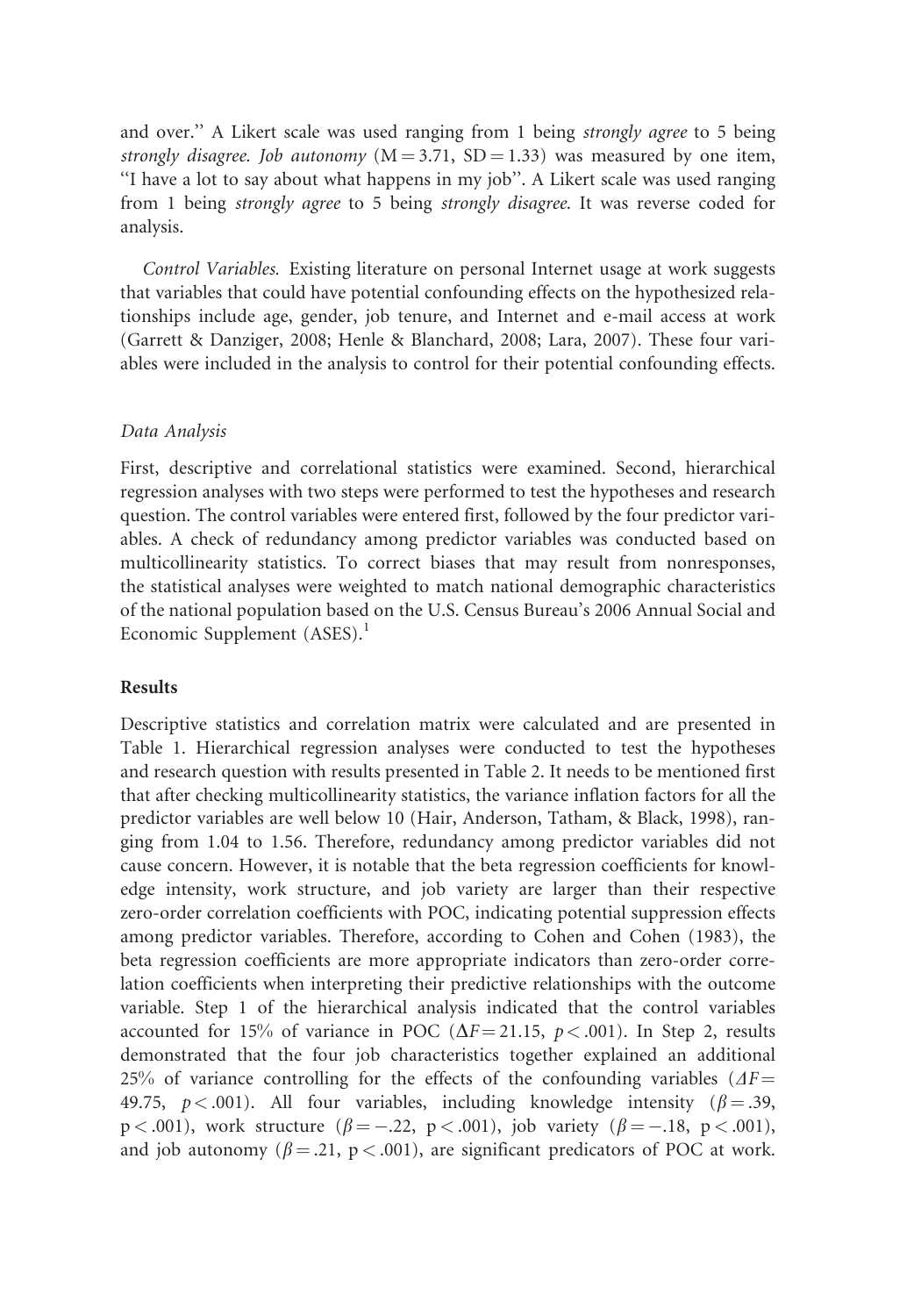| Variables                                |       | Mean Std. deviation |                        | N                        | 3                        |                             | 5                       | ७                        |                 | ${}^{\circ}$             | Q |
|------------------------------------------|-------|---------------------|------------------------|--------------------------|--------------------------|-----------------------------|-------------------------|--------------------------|-----------------|--------------------------|---|
| $1.$ Sex                                 | 1.46  | .50                 |                        |                          |                          |                             |                         |                          |                 |                          |   |
| 2. Age                                   | 41.15 | 12.81               | .028                   |                          |                          |                             |                         |                          |                 |                          |   |
| 3. Tenure                                | 8.94  | 9.44                | $-.097$ (**)           | $.501$ <sup>(**)</sup> ) |                          |                             |                         |                          |                 |                          |   |
| work<br>4. Internet and e-mail access at | 3.75  | 2.03                | .004                   | $.072$ <sup>(**)</sup> ) | $.066$ (**)              |                             |                         |                          |                 |                          |   |
| 5. Knowledge intensity                   | 11.36 | 3.22                | .023                   | $134$ <sup>(**)</sup> )  | $130(^{*})$              | $.218$ <sup>(**)</sup> )    |                         |                          |                 |                          |   |
| 6. Work structure                        | 2.30  | 2.92                | .013                   | .029                     | .029                     | $.203$ <sup>(**</sup> )     | $.193$ <sup>(**</sup> ) |                          |                 |                          |   |
| 7. Job variety                           | 2.46  | 1.41                | $-.022$                | $101$ <sup>(**)</sup> )  | $.085$ <sup>(**)</sup> ) | $.201$ (**)                 | $.111($ **)             | $.205$ <sup>(**)</sup> ) |                 |                          |   |
| 8. Job autonomy                          | 3.71  | 1.33                | $-.042$ <sup>(*)</sup> | .029                     | $.067$ (**)              | $.130$ <sup>(**)</sup> )    | $.436(^{**})$           | $.085$ <sup>(**</sup> )  | $($ **) $6/0$ . |                          |   |
| 9. POC                                   | 10.37 | 5.24                | $-.094$ <sup>(*)</sup> | $-.108(^{*})$            | $-.173$ <sup>(**</sup> ) | $.318^{(**)}$ $.319^{(**)}$ |                         | $-.119$ <sup>(**</sup> ) | $-0.069$        | $.260$ <sup>(**)</sup> ) |   |

| l<br>l<br>l<br>l<br>i<br>l<br>ι<br>١                                                             |
|--------------------------------------------------------------------------------------------------|
| l<br>l<br>$\frac{1}{2}$<br>l                                                                     |
| ֕<br>i<br>֚֓֡<br>l                                                                               |
| l<br>֠<br>ׇ֚֓<br>ׇ֓֕                                                                             |
| l<br>۱<br>Ì<br>$\vdots$<br>ţ<br>ׇ֚֘֝֬<br>ł                                                       |
| Ò<br>۱<br>ו<br>ו<br>ļ                                                                            |
| l<br>֖֖֖֧ׅ֖֧ׅ֖֧֧֖֧֖֧֪֧֪֧֪֧֪֧֪֧֪֧֪֧֪֧֪֧֪֧֪֧֪֧֪֧֚֚֚֚֚֚֚֚֚֚֚֚֚֚֚֚֚֚֚֚֚֚֚֚֚֚֚֚֚֚֚֚֚֬֝֝֬֝֝֬֝֬֝֬֝֬֝֬֝֬ |
| ׇׅ֕֕֕<br>֚֚                                                                                      |
| l<br>l<br>ׇ֚֬֓֡                                                                                  |
| ١<br>ļ<br>ׇ֚֕֡                                                                                   |
| I<br>dDle<br>Ī<br>Í                                                                              |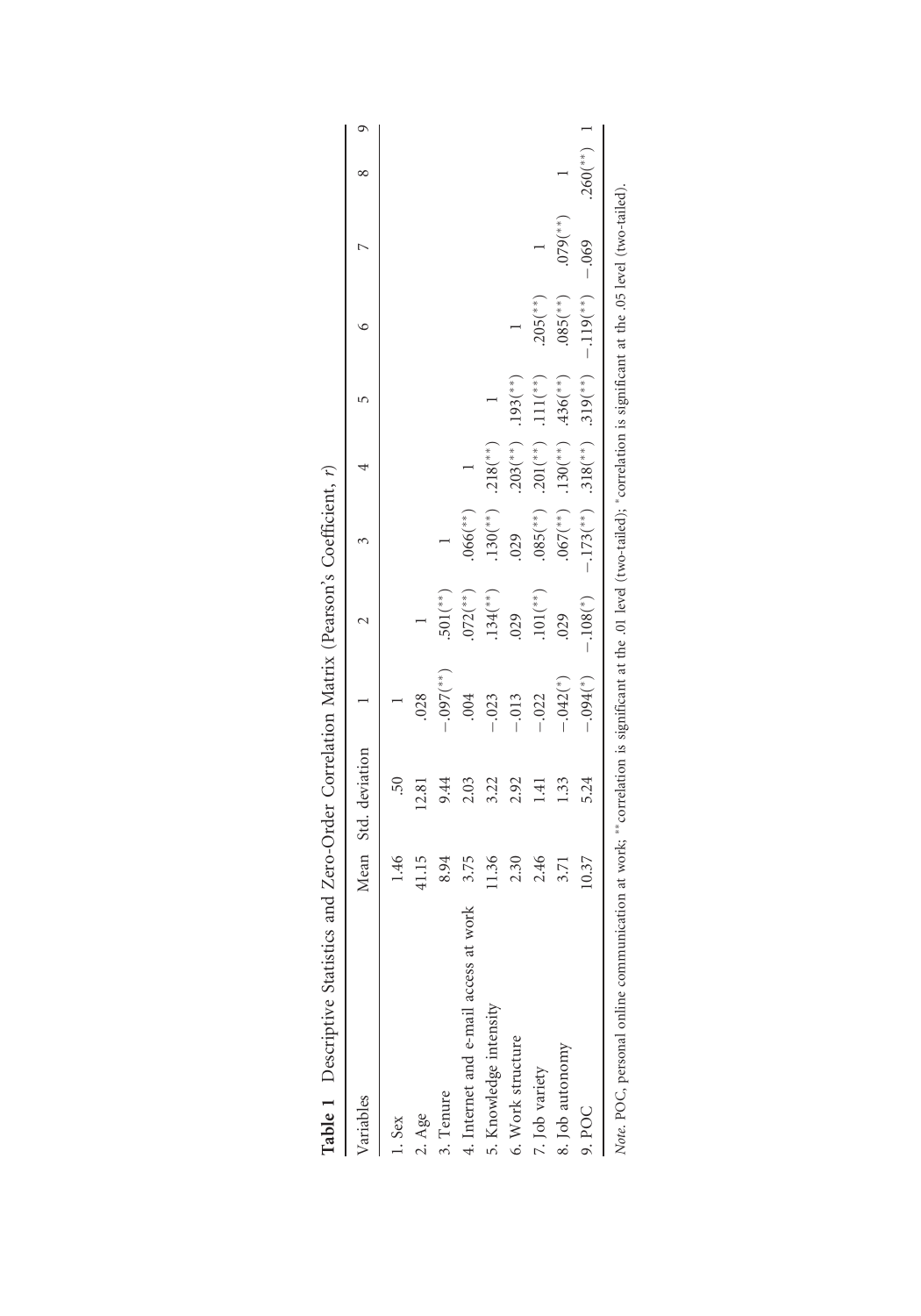|                                    | Personal online communication (POC) at work |          |                  |           |
|------------------------------------|---------------------------------------------|----------|------------------|-----------|
|                                    | Step 1                                      |          | Step 2           |           |
|                                    | $B$ (std. error)                            | $\beta$  | $B$ (std. error) | β         |
| Control                            |                                             |          |                  |           |
| Sex                                | $-.89(.46)$                                 | $-.08$   | $-1.24(0.39)$    | $-.12**$  |
| Age                                | $-.09(.03) \qquad -.17^{**}$                |          | $-.10(.02)$      | $-.20***$ |
| Tenure                             | $-.13(.05) \qquad -.13^*$                   |          | $-.12(.04)$      | $-.12**$  |
| Internet and e-mail access at work | .98(.12)                                    | $.36***$ | .85(.11)         | $.31***$  |
| Job characteristics                |                                             |          |                  |           |
| Knowledge intensity                |                                             |          | .67(.07)         | $.39***$  |
| Work structure                     |                                             |          | $-2.67(0.47)$    | $-.22***$ |
| Job variety                        |                                             |          | $-.75(.17)$      | $-.18***$ |
| Job autonomy                       |                                             |          | .90(0.17)        | $.21***$  |
| Adj. $R^2$                         | .15                                         |          | .39              |           |
| $\Delta R^2$                       | .15                                         |          | .25              |           |
| $\Delta F$                         | $21.15***$                                  |          | $49.75***$       |           |
| df                                 | 4, 472                                      |          | 4, 468           |           |

Table 2 Regressing Job Characteristics on Personal Online Communication at Work

Note. Significance indicated by:  ${}^*p$  < .05;  ${}^*p$  < .01;  ${}^{**}p$  < .001.

These results supported Hypotheses 1, 2, and 3. For RQ1, the results indicated that team-based work is associated with lower levels of POC at work than individual-based work.

#### Discussion

As Internet technologies are increasingly adopted in the workplace, an unintended consequence is employees' personal Internet use at work. To design effective strategies and policies to manage Internet use at work, it is necessary to understand the factors that are associated with such behavior. From a work design perspective, this study seeks to examine the influence of job characteristics on POC, a specific form of personal Internet use at work. A secondary analysis was performed on data of a national survey sponsored by the Pew Internet & American Life Project. Overall, job characteristics are shown to explain a large, significant portion of variance of POC. Four job characteristics appear to be significant predictors of POC. More specifically, first, the results demonstrate that higher knowledge intensity is associated with increased level of POC activities at work after controlling for the effects of other job characteristics and confounding variables. As discussed earlier, knowledgeintensive job refers to work that involves creativity, requires higher level skills, and demands the use of abstract knowledge (Frenkel et al., 1995). Novel applications of abstract knowledge to problem solving are difficult to confine within a fixed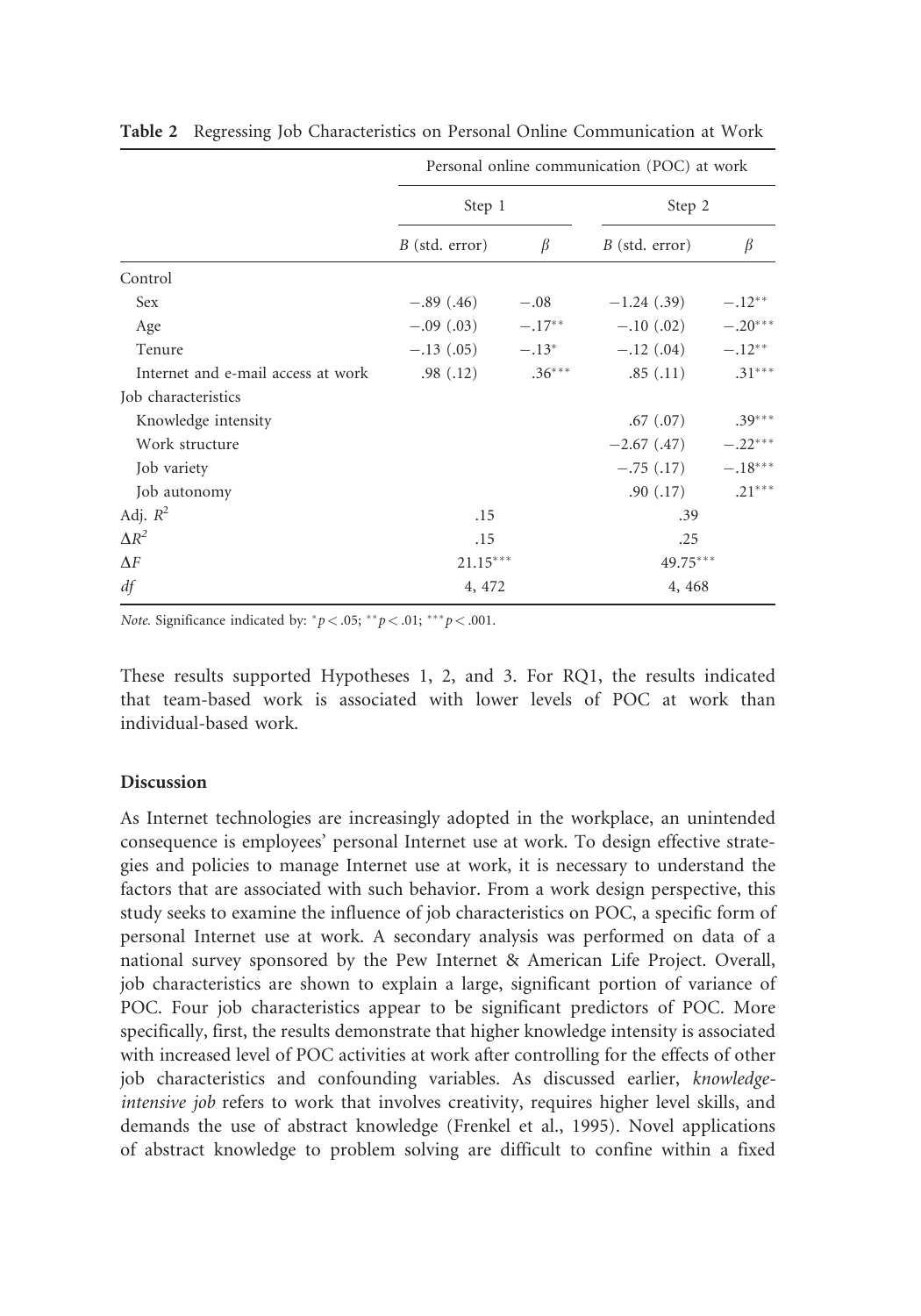temporal structure and locale. As a result, managerial control of routine work over physical space and time becomes less meaningful or relevant for knowledge-intensive work. This is in line with Anandarajan and Simmers (2005), whose focus-group study revealed that employees perceive personal Internet use as one way of balancing work and life demands. With a blurred work–life boundary, the use of such terms as cyberloafing or cyberslacking for personal Internet use at work could be a misnomer because the time used for personal matters in the workplace is likely compensated by time devoted to work while at home or on the road. Hence, conventional work design and control mechanism should be adjusted for managing work with higher knowledge intensity.

Second, the association between work structure, that is, individual- versus team-based, and the level of POC at work is shown to be significant. Specifically, team-based structure is associated with less frequent POC activities when the effects of other job characteristics and confounding variables are controlled. The effect could be attributed to tighter social control and surveillance of member behavior through team self-regulation (Barker, 1993, 1999; Sewell & Barker, 2006). As a result, employees working in teams may find fewer opportunities to engage POC than those working individually. This is not to say that all the teams are equally effective or productive. This study only shows that employees in teams in general are less likely to perform POC than those in individual-based work. As we know, team arrangements could vary greatly in their interdependency, reward structure, and size among other factors (Antoni & Hertel, 2009). Future study could explore effects of various team structures on personal Internet use.

In addition to knowledge intensity and teamwork, job variety and job autonomy are also shown to be significant predictors of POC at work. First, as predicted, higher job variety is associated with less POC at work, controlling for the effects of other variables. The reasoning is that job variety improves employee engagement and self-motivation and therefore leads to less boredom, resulting in less POC at work. This finding is consistent with previous research about the positive relationship between job variety and labor productivity (DeVaro & Brookshire, 2007). Job autonomy, on the other hand, presents a more complicated case. Previous research shows that job autonomy positively influences labor productivity (DeVaro & Brookshire, 2007). However, this study shows that increased job autonomy is associated with more POC activities. If the positive relationship between job autonomy and productivity holds true, it would mean that POC may not pose a negative impact on productivity. This lends support to the argument by scholars that a certain level of POC may serve positive functions in the work process, such as by releasing tensions and stress and boosting creativity (Anandarajan & Simmers, 2005; Oravec, 2002). Future research is definitely needed to explore the effects of POC and other Internet use on work outcomes.

These findings have several implications for employers and managers on managing POC at work. First, the study suggests that management of knowledge-intensive work should focus more on outcome than process. For knowledge-intensive work, POC could be considered part of managing work–life balance. This does not mean that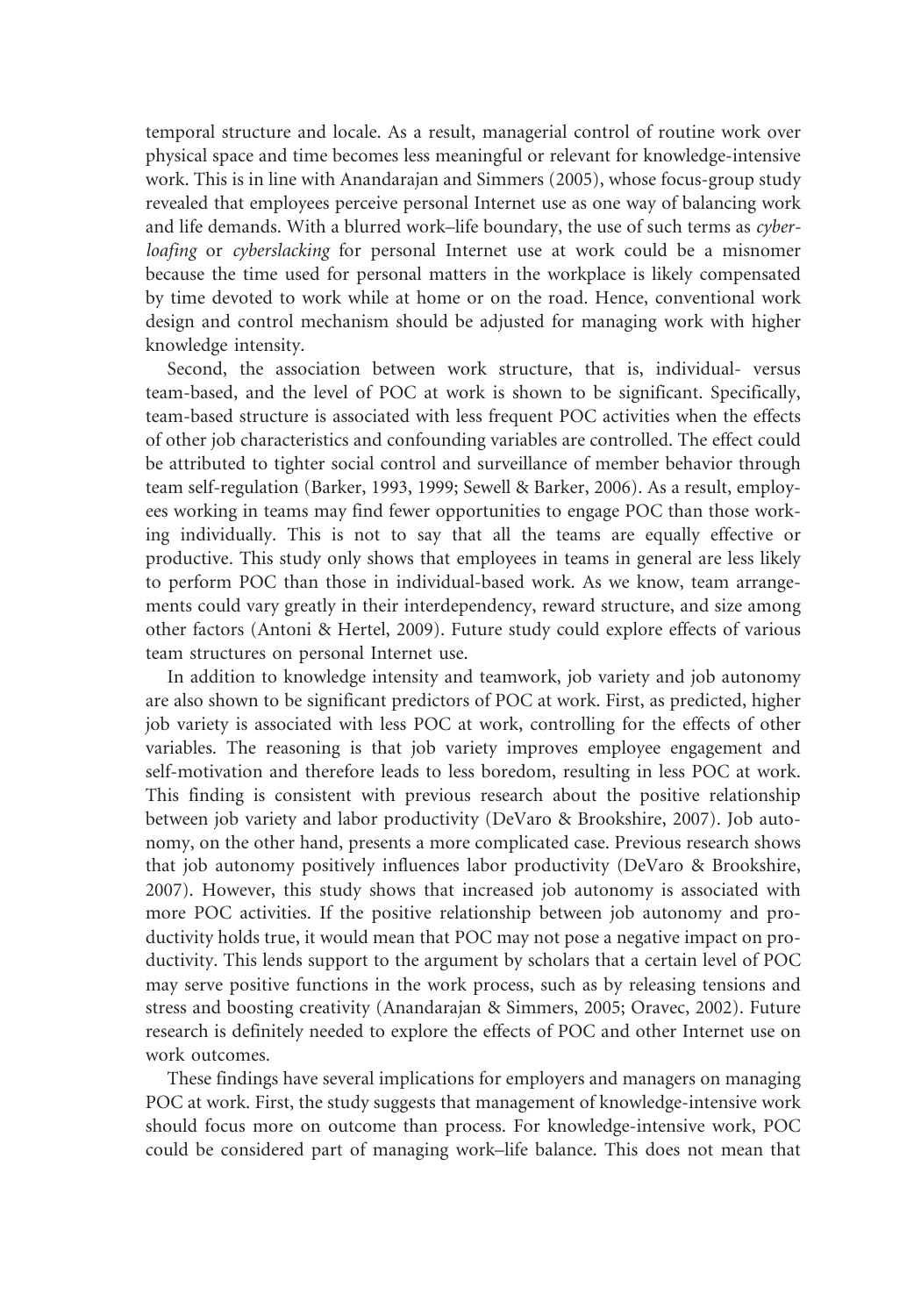employers should not be concerned with potential legal ramifications that indiscreet POC could cause. Rather, POC should be allowed within the legal boundaries of a business operation. Second, the findings clearly indicate that employers could manage POC through improved job design. Although advanced electronic monitoring and negative sanctioning policies may be effective to a certain extent in curbing POC or personal Internet use in general, such measures often generate employee distrust toward employers and lower morale. Improving job design, on the other hand, may help manage POC at an optimal level without inducing distrust. This could be done through setting up team structure and improving job variety. Productive norms shared by team members could help regulate personal online activities. These design changes may help reduce monitoring costs and lead to longer term job satisfaction and productivity.

The study has several limitations that future research could help redress. First, as a secondary analysis, the study is constrained by the original survey design. For instance, the measurement instruments were restricted to items used in the original survey. As a result, several constructs had to be measured by a single item, although multiple indicators would have provided more reliable measurements. In spite of this limitation, the findings are still valuable in shedding light on a very nascent area of research. Second, the measurement for POC is still exploratory. As new online communication technologies and channels continue to emerge, the measurement should embrace such changes and be further developed. Finally, the present study focuses only on POC as the outcome variable. Future research could expand the investigation to other dimensions of personal Internet use at work in relation to job characteristics.

#### Note

[1] Visit the website of Pew Internet & American Life Project, http://www.pewinternet.org, for a full disclosure about the methodology on sampling, data collection, and data management. The Pew Internet & American Life Project is not responsible for the interpretations or conclusions reached based on analysis of the data.

#### References

- Allen, M. W., Walker, K. L., Coopman, S. J., & Hart, J. L. (2007). Workplace surveillance and managing privacy boundaries. Management Communication Quarterly, 21(2), 172–200.
- Alvesson, M. (1995). Managing knowledge-intensive companies. New York, NY: De Gruyter.
- Alvesson, M. (2001). Knowledge work: Ambiguity, image and identity. Human Relations, 54, 863–886.
- Alvesson, M. (2004). Knowledge work and knowledge-intensive firms. Oxford, UK: Oxford University Press.
- Anandarajan, M., & Simmers, C. A. (2005). Developing human capital through personal web use in the workplace: Mapping employee perceptions. Communications of the AIS, 15, 776–791.
- Anandarajan, M., Paravastu, N., & Simmers, C. A. (2006). Perceptions of personal web usage in the workplace: A Q-methodology approach. CyberPsychology & Behavior, 9, 325-335.
- Antoni, C., & Hertel, G. (2009). Team processes, their antecedents and consequences: Implications for different types of teamwork. European Journal of Work and Organizational Psychology, 18(3), 253–266.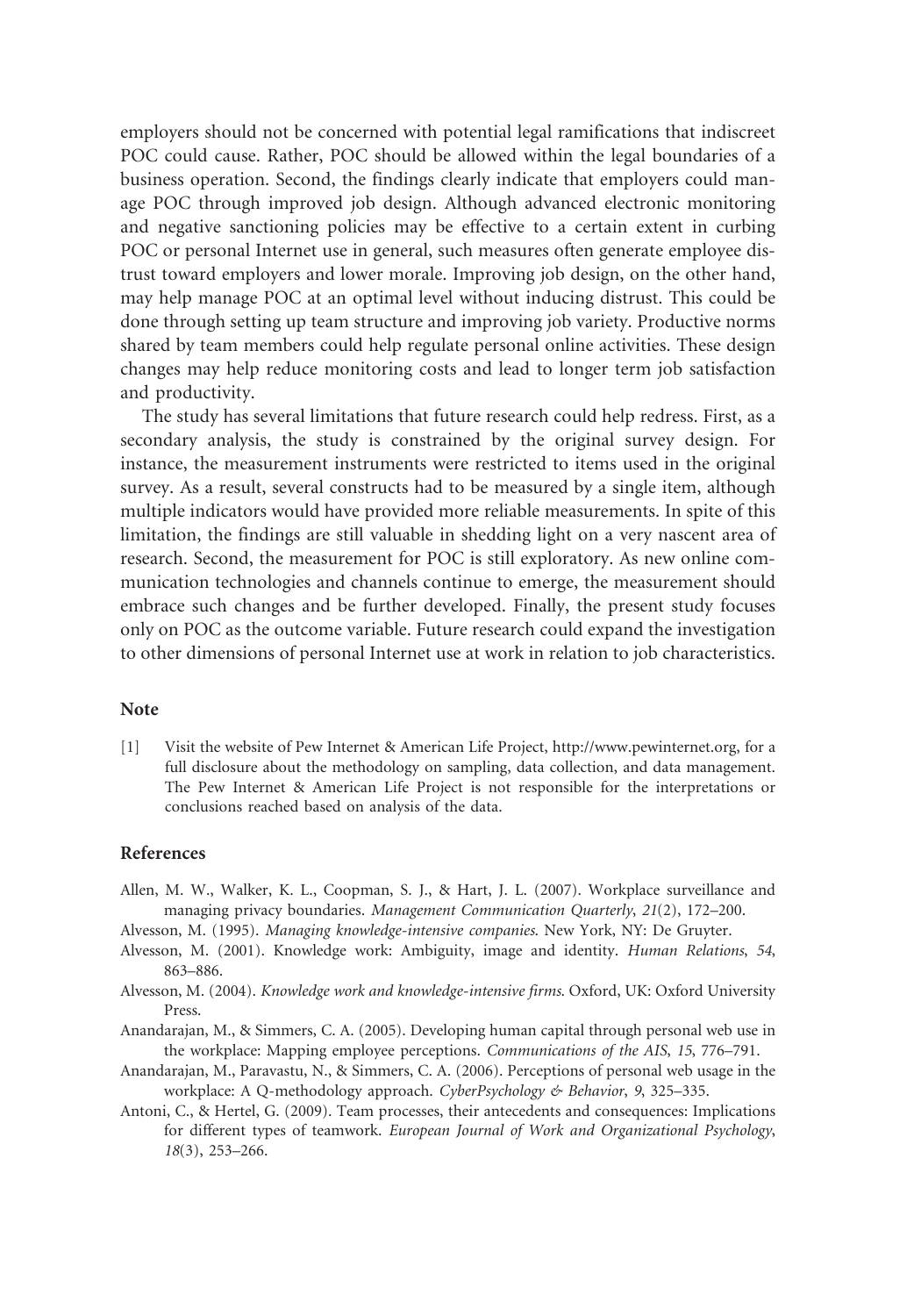- Bandura, A. (1991). Social cognitive theory of self-regulation. Organizational Behavior and Human Decision Processes, 50, 248–287.
- Barker, J. R. (1993). Tightening the iron cage: Concertive control in self-managing teams. Administrative Science Quarterly, 38, 408–437.
- Barker, J. R. (1999). The discipline of teamwork. Newbury Park, CA: Sage.
- Blacker, F. (1995). Knowledge, knowledge work, and organizations: An overview and interpretation. Organization Studies, 16, 16–36.
- Botan, C. H. (1996). Communication work and electronic surveillance: A model for predicting panoptic effects. Communication Monographs, 63, 293–313.
- Cohen, J., & Cohen, P. (1983). Applied multiple regression/correlation analysis for the behavioral sciences (2nd ed.). Hillsdale, NJ: Lawrence Erlbaum Associates.
- DeVaro, J. (2008). The effects of self-managed and closely managed teams on labor productivity and product quality: An empirical analysis of a cross-section of establishments. Industrial Relations, 47, 659–697.
- DeVaro, J., Li, R., & Brookshire, D. (2007). Analysing the job characteristics model: New support from a cross-section of establishments. International Journal of Human Resource Management, 18, 986–1003.
- D'Urso, S. C. (2006). Who's watching us at work? Toward a structural-perceptual model of electronic monitoring and surveillance in organizations. Communication Theory, 16, 281–303.
- D'Urso, S. C., & Pierce, K. M. (2009). Connected to the organization: A survey of communication technologies in the modern organizational landscape. Communication Research Reports, 26(1), 75–81.
- Eastin, M. S., Glynn, C. J., & Griffiths, R. P. (2006). Self-regulation of communication technology in the workplace. In M. Anandarajan, T. Teo & C. Simmers (Eds.), The Internet and workplace transformation (pp. 28–40). Armonk, NY: M. E. Sharpe.
- Frenkel, S., Korczynski, M., Donoghue, L., & Shire, K. (1995). Re-constituting work: Trends towards knowledge work and info-normative control. Work, Employment & Society, 9, 773-796.
- Fried, Y., & Ferris, G. R. (1987). The validity of the job characteristics model: A review and meta-analysis. Personnel Psychology, 40, 287–322.
- Garrett, R. K., & Danziger, J. N. (2008). On cyberslacking: Workplace status and personal Internet use at work. CyberPsychology & Behavior, 11, 287-292.
- Hackman, J. R., & Oldham, G. R. (1975). Development of the job diagnostic survey. Journal of Applied Psychology, 60, 159–170.
- Hackman, J. R., & Oldham, G. R. (1980). Work redesign. Reading, MA: Addison-Wesley Publishing Company.
- Hair, J. F., Anderson, R. E., Tatham, R. L., & Black, W. C. (1998). Multivariate data anlaysis (5th ed.). Upper Saddle River, NJ: Prentice Hall.
- Henle, C. A., & Blanchard, A. L. (2008). The interaction of work stressors and organizational sanctions on cyberloafing. Journal of Managerial Issues, 20, 383–400.
- Huang, E. Y., & Lin, S. W. (2009). Do knowledge workers use e-mail wisely? Journal of Computer Information Systems, 50, 65–73.
- Kvande, E. (2009). Work–life balance for fathers in globalized knowledge work: Some insights from the Norwegian context. Gender, Work, and Organization, 16, 58–72.
- LaFasto, F., & Larson, C. (2001). When teams work best. Thousand Oaks, CA: Sage.
- Lara, P. Z. M. (2006). Fear in organizations: Does intimidation by formal punishment mediate the relationship between interactional justice and workplace internet deviance? Journal of Managerial Psychology, 21, 580–592.
- Lara, P. Z. M. (2007). Relationship between organizational justice and cyberloafing in the workplace: Has 'anomia' a say in the matter? CyberPsychology & Behavior, 10, 464-470.
- LaRose, R., Lin, C., & Eastin, M. S. (2003). Unregulated Internet usage: Addiction, habits, or deficient self-regulation. Media Psychology, 5, 225–253.